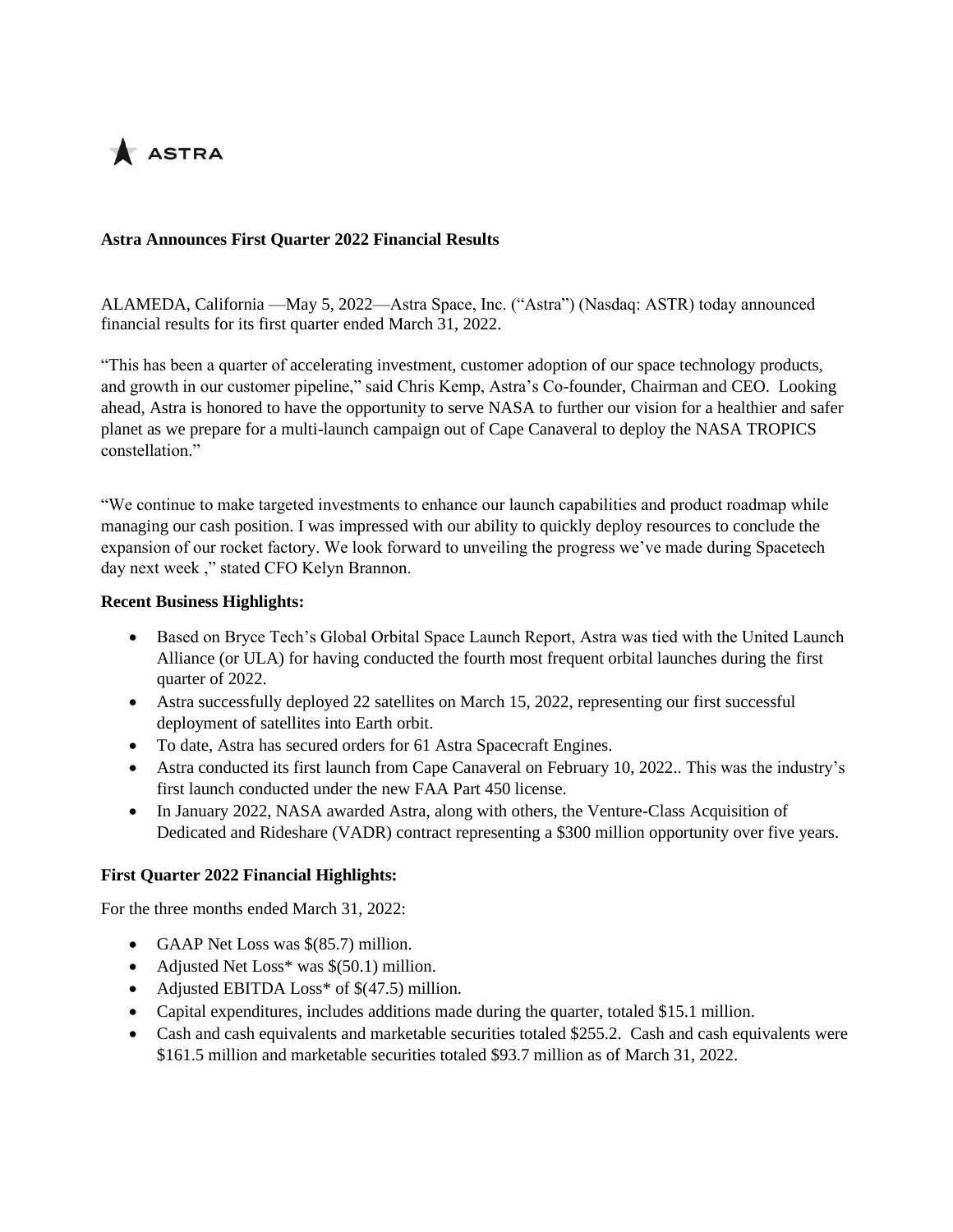**\_\_\_\_\_\_\_\_\_ \*Denotes Non-GAAP financial measure. Refer to "Explanation of Adjusted (or Non-GAAP) Financial Measures" later in this press release for reconciliation of GAAP to Non-GAAP financial measures.**

#### **Second Quarter 2022 Outlook**

As of May 5, 2022, we are providing guidance for the second quarter 2022 based on current market conditions and expectations. We emphasize that the guidance is subject to various important cautionary factors referenced in the section entitled "Forward-Looking Statements" below and our annual report on Form 10-K for the year ended December 31, 2021, including risks and uncertainties associated with the ongoing COVID-19 pandemic as well as the Russia, Ukraine conflict and their potential impact on our business.

For the second quarter ending June 30, 2022, we currently expect:

- Adjusted EBITDA Loss\* between \$(58) million and \$(64) million.
- Depreciation and Amortization between \$2.9 million and \$3.2 million.
- Stock-based compensation between \$15 million and \$18 million.
- Cash taxes of approximately zero.
- Basic shares outstanding between 267 million and 270 million.
- Capital expenditures between \$18 million and \$23 million.

### **Conference Call Information**

**\_\_\_\_\_\_\_\_\_**

In conjunction with this announcement, Astra will host a conference call for investors at 1:30 p.m. PT (4:30 p.m. ET) today to discuss first quarter results and our outlook for the second quarter ending June 30, 2022. The live webcast and a replay of the webcast will be available on the Investor Relations section of Astra's website: https://investor.astra.com/news-and-events/events-and-presentations.

#### **About Astra Space, Inc.**

Astra's mission is to improve life on Earth from space by creating a healthier and more connected planet. Today, Astra offers one of the lowest cost-per-launch dedicated orbital launch services of any operational launch provider in the world. Astra delivered its first commercial launch to low Earth orbit in 2021, making it the fastest company in history to reach this milestone, just five years after it was founded in 2016. Astra (NASDAQ: ASTR) was the first space launch company to be publicly traded on Nasdaq. Visit astra.com to learn more about Astra.

#### **Forward Looking Statements**

Certain statements made in this press release are "forward-looking statements". Forward-looking statements may be identified by the use of words such as "anticipate", "believe", "expect", "estimate", "plan", "outlook", and "project" and other similar expressions that predict or indicate future events or trends or that are not statements of historical matters. These forward-looking statements reflect the current analysis of existing information and are subject to various risks and uncertainties. As a result, caution must be exercised in relying on forward-looking statements. Due to known and unknown risks, actual results

**<sup>\*</sup>Denotes Non-GAAP financial measure. Refer to "Explanation of Adjusted (or Non-GAAP) Financial Measures" later in this press release for reconciliation of GAAP to Non-GAAP financial measures.**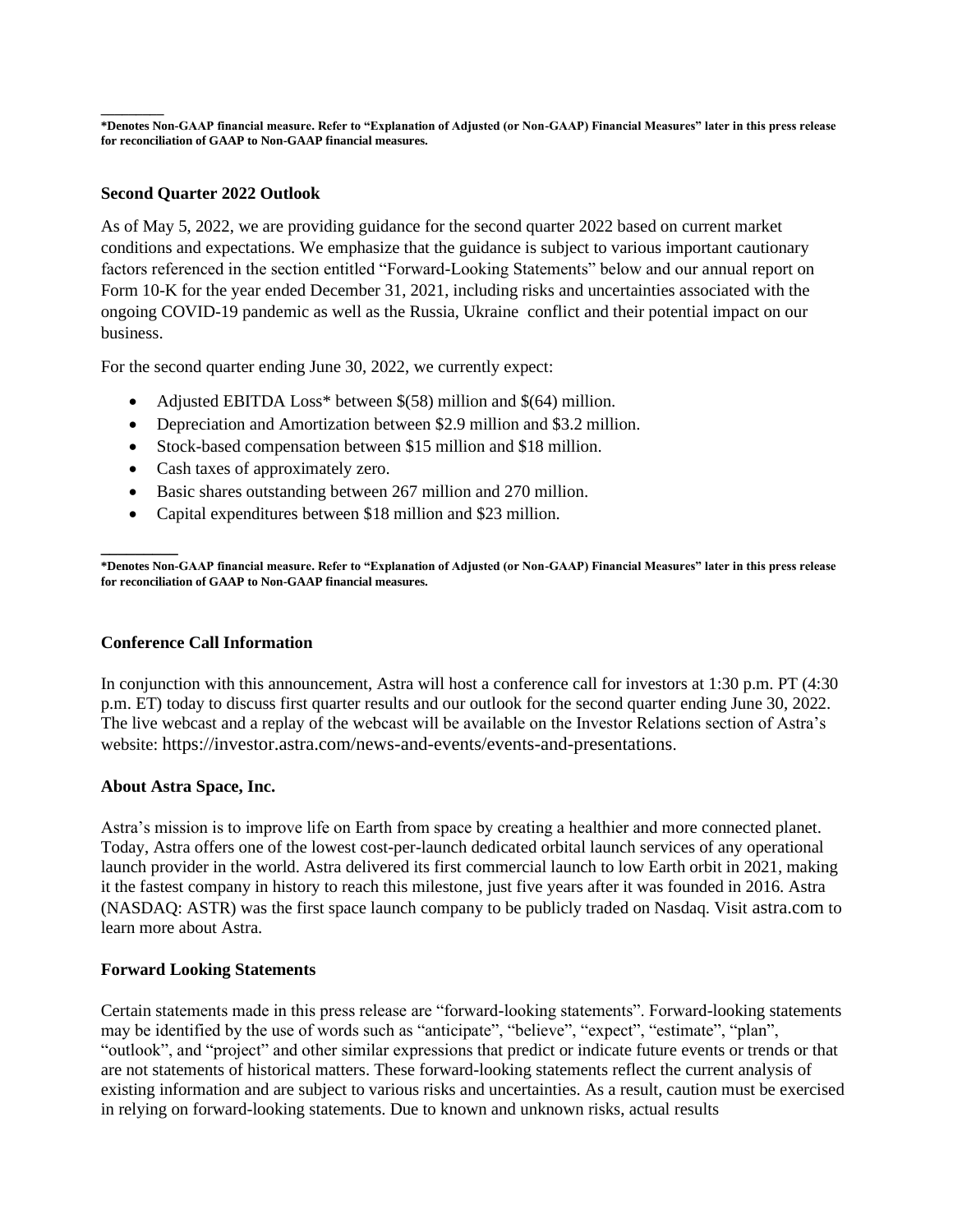may differ materially from Astra's expectations or projections, including the following factors, among others: (i) the failure to meet projected development and launch targets, including as a result of the decisions of governmental authorities or other third parties not within our control, weather and other suboptimal conditions that may it difficult to perform a launch attempt; (ii) changes in applicable laws or regulations; (iii) the ability of Astra to meet its financial and strategic goals, due to, among other things, competition; (iv) the ability of Astra to pursue a growth strategy and manage growth profitability; (v) the possibility that Astra may be adversely affected by other economic, business, and/or competitive factors; (vi) the effect of the COVID-19 pandemic on Astra, (vii) the ability to manage its cash outflows during its business operations and (vii) other risks and uncertainties described herein, as well as those risks and uncertainties discussed from time to time in other reports and other public filings with the Securities and Exchange Commission by Astra.

### **Explanation of Non-GAAP (or Adjusted) Financial Measures**

This press release includes information about Free Cash Flow, Adjusted Net Loss and Adjusted EBITDA (collectively the "non-GAAP financial measures"), all of which are non-GAAP financial measures. These non-GAAP financial measures are measurements of financial performance that are not prepared in accordance with U.S. generally accepted accounting principles and computational methods may differ from those used by other companies. Non-GAAP financial measures are not meant to be considered in isolation or as a substitute for comparable GAAP measures and should be read only in conjunction with Astra's consolidated financial statements prepared in accordance with GAAP. Non-GAAP financial measures are reconciled to their most comparable GAAP measures in the table set forth in this release.

We believe that both management and our investors benefit from referring to these non-GAAP financial measures in planning, forecasting and analyzing future periods. Specifically, our management uses these non-GAAP financial measures in planning, monitoring and evaluating our financial and operational decision making and as a means to evaluate period-to-period comparisons. Our management recognizes that the non-GAAP financial measures have inherent limitations because of the excluded items described below.

We believe that providing the non-GAAP financial measures, together with the reconciliation to GAAP measures, helps investors make comparisons between Astra and other companies in our industry. In making any comparisons to other companies in our industry, investors need to be aware that companies use different non-GAAP measures to evaluate their financial performance. Investors should pay close attention to the specific definition being used and to the reconciliation between such measure and the corresponding GAAP measure provided by each company under applicable SEC rules.

We define Free Cash Flow as cash used in operating activities including cash used for capital expenditures.

Adjusted Net Loss differs from GAAP Net Loss in that it excludes the following items: (a) loss on change in fair value of contingent consideration, (b) stock-based compensation, (c) cash earnout compensation cost related to the acquisition of Apollo Fusion, and (d) other special items. During the first quarter, other special items primarily related to amortization of licensed intellectual property, employee COVID-19 testing expenses and payroll taxes.

We define Adjusted EBITDA as Adjusted Net Loss, excluding the following items: (a) interest expense and interest income, (b) income tax expense, (c) loss on marketable securities, and (d) depreciation and amortization. We are unable to predict with reasonable certainty the ultimate outcome of these exclusions without unreasonable effort.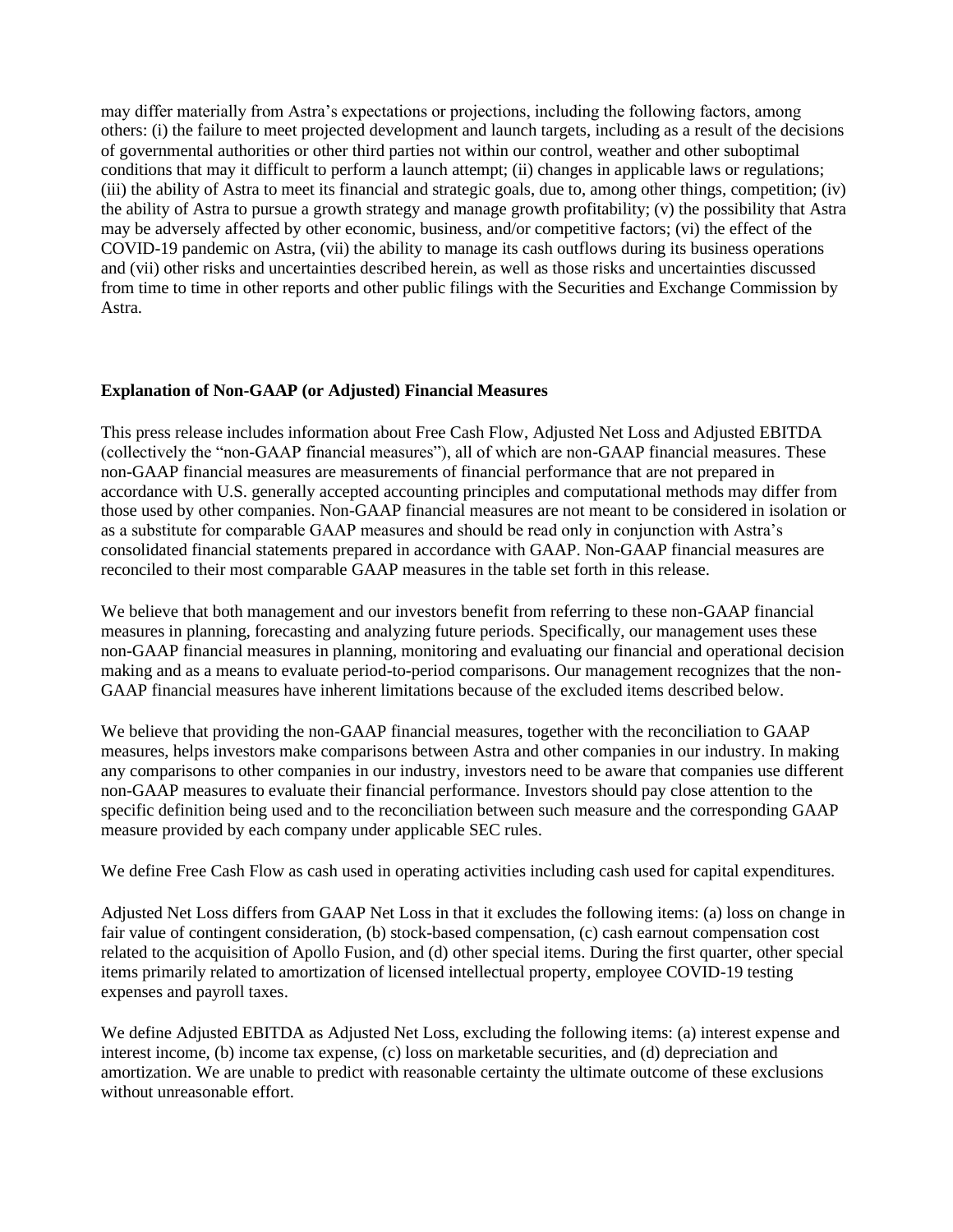# **Investor Contacts:**

Ryan Carrithers, Astra investors@astra.com

## **Media Contact:**

Kati Dahm, Astra kati@astra.com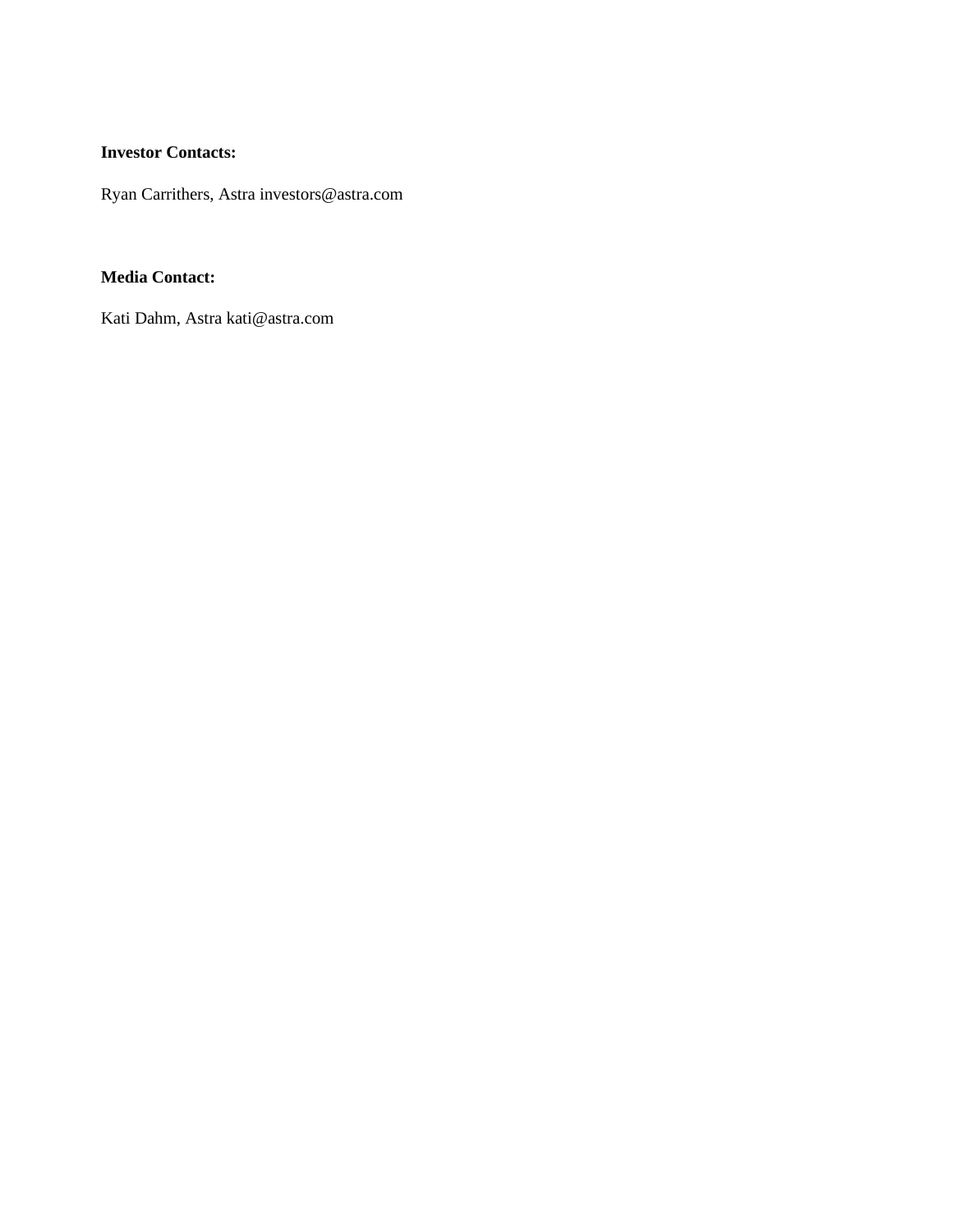# **Astra Space, Inc. Condensed Consolidated Statement of Operation**

(Unaudited, in thousands except per share data)

|                                                                         | <b>Three Months Ended</b> |           |    |             |                           |              |  |  |
|-------------------------------------------------------------------------|---------------------------|-----------|----|-------------|---------------------------|--------------|--|--|
|                                                                         | March 31,                 |           |    |             |                           | December 31, |  |  |
|                                                                         |                           | 2022      |    | 2021        |                           | 2021         |  |  |
| Revenues                                                                | \$                        | 3,911     | \$ |             | \$                        |              |  |  |
| Cost of revenues                                                        |                           | 11,014    |    |             |                           |              |  |  |
| <b>Gross loss</b>                                                       |                           | (7,103)   |    |             |                           |              |  |  |
| Research and development                                                |                           | 37,927    |    | 12,196      |                           | 36,239       |  |  |
| Sales and marketing                                                     |                           | 4,764     |    | 64          |                           | 1,882        |  |  |
| General and administrative                                              |                           | 20,986    |    | 12,394      |                           | 24,040       |  |  |
| Loss (gain) on change in fair value of<br>contingent consideration      |                           | 15,500    |    |             |                           | (4,700)      |  |  |
| Total operating expenses                                                |                           | 79,177    |    | 24,654      |                           | 57,461       |  |  |
| <b>Operating loss</b>                                                   |                           | (86, 280) |    | (24, 654)   |                           | (57, 461)    |  |  |
| Interest income (expense), net                                          |                           | 174       |    | (535)       |                           | 25           |  |  |
| Other income (expense), net                                             |                           | 393       |    |             |                           | 6,169        |  |  |
| Loss on extinguishment of convertible<br>notes                          |                           |           |    | (133,783)   |                           |              |  |  |
| <b>Loss before taxes</b>                                                |                           | (85,713)  |    | (158, 972)  |                           | (51,267)     |  |  |
| Income tax (benefit) expense                                            |                           |           |    |             |                           | (2)          |  |  |
| <b>Net loss</b>                                                         | \$                        | (85, 713) | \$ | (158, 972)  | \$                        | (51,265)     |  |  |
| Adjustment to redemption value on<br><b>Convertible Preferred Stock</b> |                           |           |    | (1,011,726) |                           |              |  |  |
| Net loss attributable to common<br>stockholders                         | \$                        | (85,713)  | \$ | (1,170,698) | \$                        | (51,265)     |  |  |
| <b>Basic and Diluted Loss per Share</b>                                 |                           |           |    |             |                           |              |  |  |
| Weighted average basic and diluted<br>shares - Class A                  |                           | 208,113   |    | 16,209      |                           | 202,982      |  |  |
| Loss per share                                                          | \$                        | (0.33)    | \$ | (18.57)     | $\mathcal{S}$             | (0.20)       |  |  |
| Weighted average basic and diluted<br>shares - Class B                  |                           | 55,539    |    | 46,846      |                           | 56,232       |  |  |
| Loss per share                                                          | \$                        | (0.33)    | \$ | (18.57)     | $\boldsymbol{\mathsf{S}}$ | (0.20)       |  |  |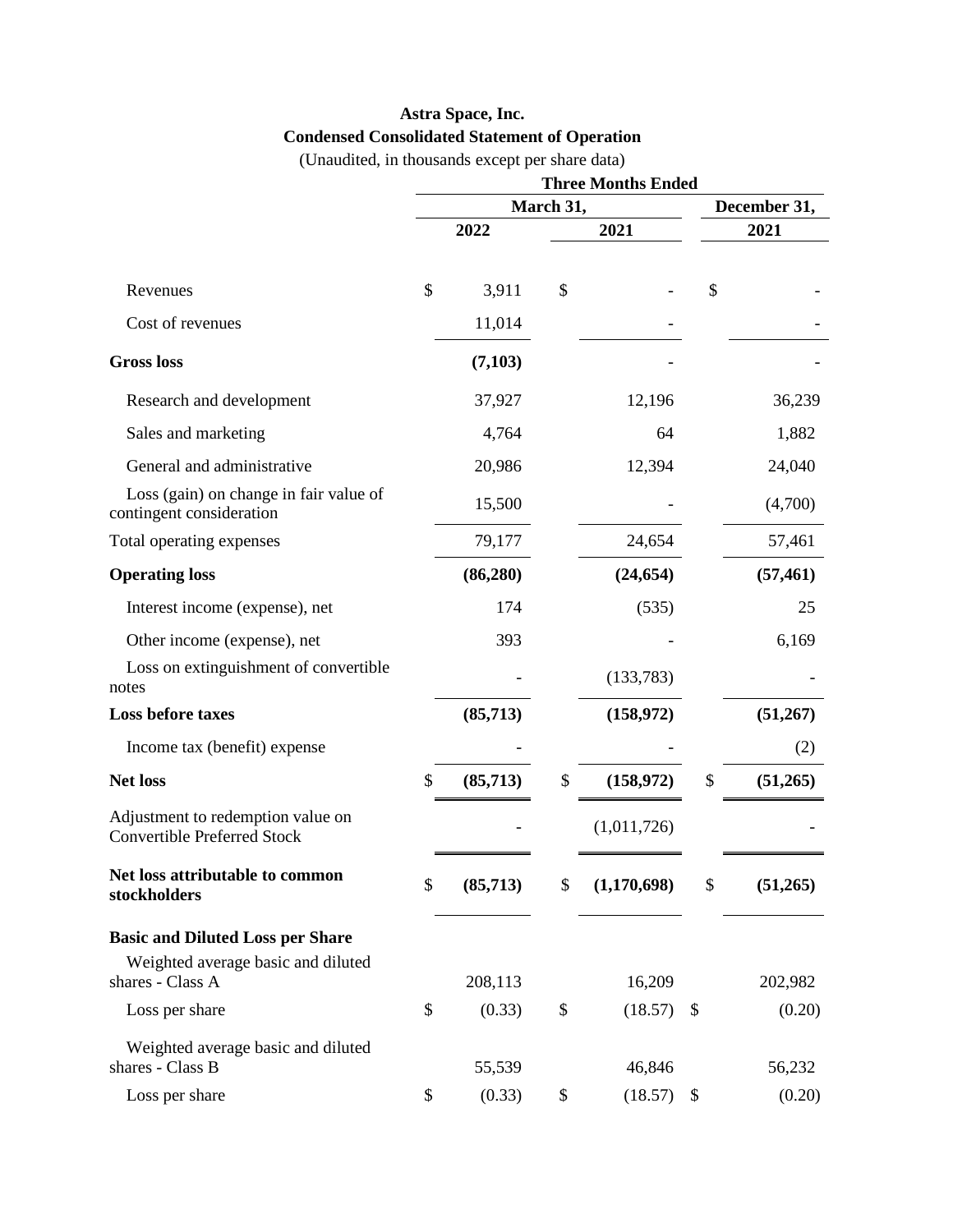# **Astra Space, Inc. Condensed Consolidated Balance Sheets**

(Unaudited, in thousands)

|                                                    | March 31,<br>2022 |         | December 31,<br>2021 |         |
|----------------------------------------------------|-------------------|---------|----------------------|---------|
| <b>Summary Balance Sheet Data:</b>                 |                   |         |                      |         |
| Assets:                                            |                   |         |                      |         |
| Cash and cash equivalents                          | \$                | 161,521 | \$                   | 325,007 |
| Marketable securities                              |                   | 93,669  |                      |         |
| Trade accounts receivable                          |                   | 432     |                      | 1,816   |
| Inventories                                        |                   | 8,701   |                      | 7,675   |
| Prepaid and other current assets                   |                   | 11,233  |                      | 12,238  |
| <b>Total current assets</b>                        |                   | 275,556 |                      | 346,736 |
| Property, plant and equipment, net                 |                   | 79,415  |                      | 66,316  |
| Right-of-use asset                                 |                   | 8,979   |                      | 9,079   |
| Goodwill                                           |                   | 58,251  |                      | 58,251  |
| Intangible assets, net                             |                   | 17,106  |                      | 17,921  |
| Other non-current assets                           |                   | 625     |                      | 721     |
| <b>Total assets</b>                                |                   | 439,932 |                      | 499,024 |
| Liabilities & Stockholders' Equity:                |                   |         |                      |         |
| Accounts payable                                   |                   | 6,200   |                      | 9,122   |
| Operating lease obligation, current portion        |                   | 1,790   |                      | 1,704   |
| Accrued expenses and other current liabilities     |                   | 29,318  |                      | 29,899  |
| <b>Total current liabilities</b>                   |                   | 37,308  |                      | 40,725  |
| Operating lease obligation, net of current portion |                   | 7,039   |                      | 7,180   |
| Other non-current liabilities                      |                   | 27,099  |                      | 14,599  |
| <b>Total liabilities</b>                           |                   | 71,446  |                      | 62,504  |
| <b>Total stockholders' equity</b>                  |                   | 368,486 |                      | 436,520 |
| Total liabilities and stockholders' equity         |                   | 439,932 |                      | 499,024 |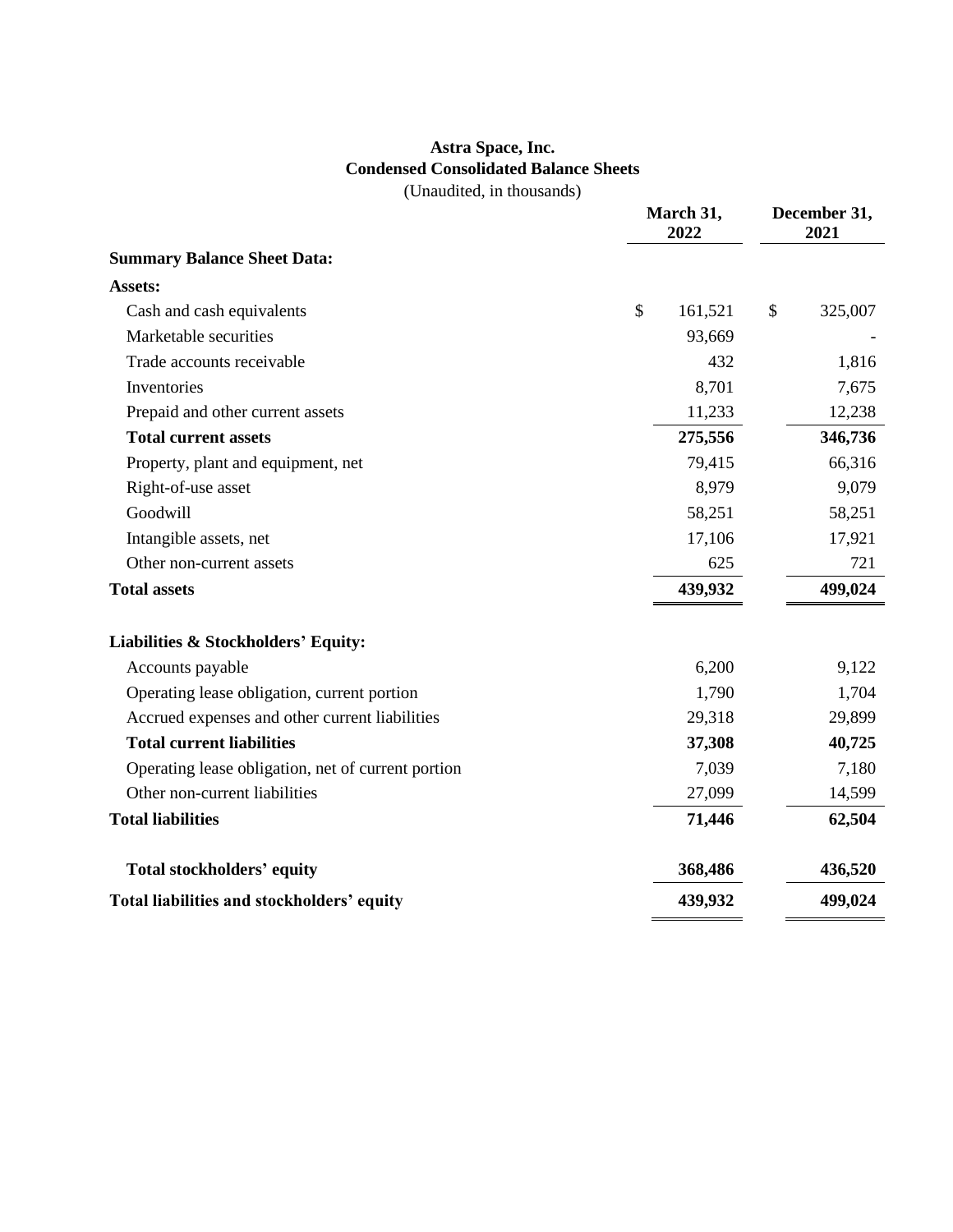# **Astra Space, Inc. Summary Cash Flow Data**

(Unaudited, in thousands)

|                                       | March 31,     |           |    |          |    | December 31, |  |
|---------------------------------------|---------------|-----------|----|----------|----|--------------|--|
|                                       |               | 2022      |    | 2021     |    | 2021         |  |
| <b>Summary Cash Flow Data:</b>        |               |           |    |          |    |              |  |
| Cash used in<br>operating activities  | $\mathcal{S}$ | (48, 274) | \$ | (13,677) | \$ | (34,780)     |  |
| Capital expenditures                  |               | (20, 942) |    | (324)    |    | (19,629)     |  |
| Free cash flow (non-GAAP)             |               | (69,216)  |    | (14,001) |    | (54, 409)    |  |
| Cash used in investing activities     |               | (115,683) |    | (3,524)  |    | (19,779)     |  |
| Cash provided by financing activities |               | 471       |    | 29,138   |    | 914          |  |